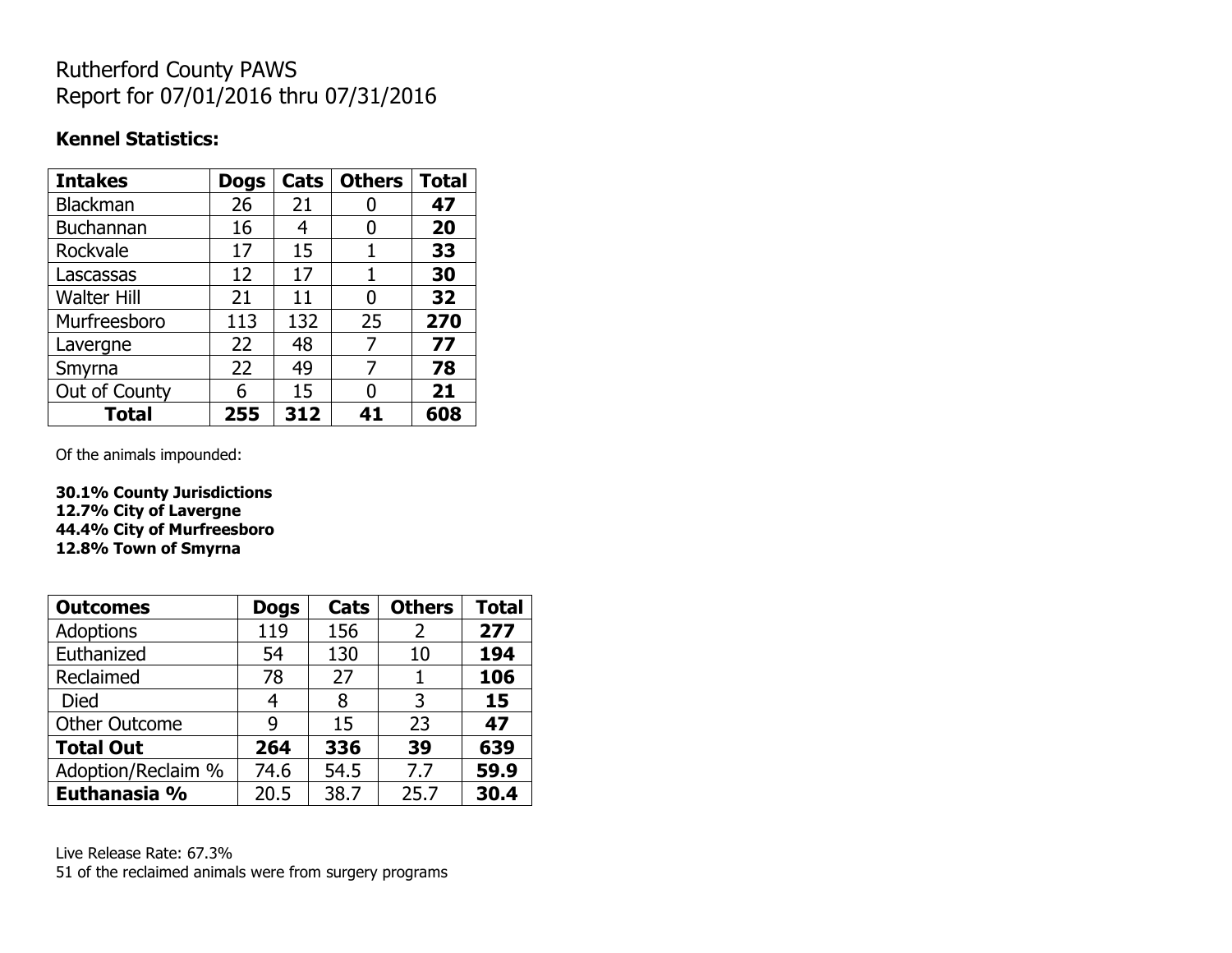Animals left in shelter on 07/31/2016: 139

2711 People visited the shelter looking for a lost /new pet.

2484 Logged calls/voice mails for the month.

## **Activity Report by Jurisdiction:**

| Zones        | <b>Calls Received</b> | Calls Completed |
|--------------|-----------------------|-----------------|
| Blackman     | 209                   | 208             |
| Buchannan    | 130                   | 133             |
| Lavergne     | 329                   | 333             |
| Lascassas    | 142                   | 147             |
| Murfreesboro | 693                   | 715             |
| Rockvale     | 107                   | 109             |
| Smyrna       | 173                   | 174             |
| Walter Hill  | 148                   | 147             |
| Out of Area  | 9                     | $\mathbf Q$     |
| <b>Total</b> | 1940                  | 1975            |

38.4% County Jurisdictions 17.0% City of Lavergne 35.7% City of Murfreesboro 8.9% Town of Smyrna